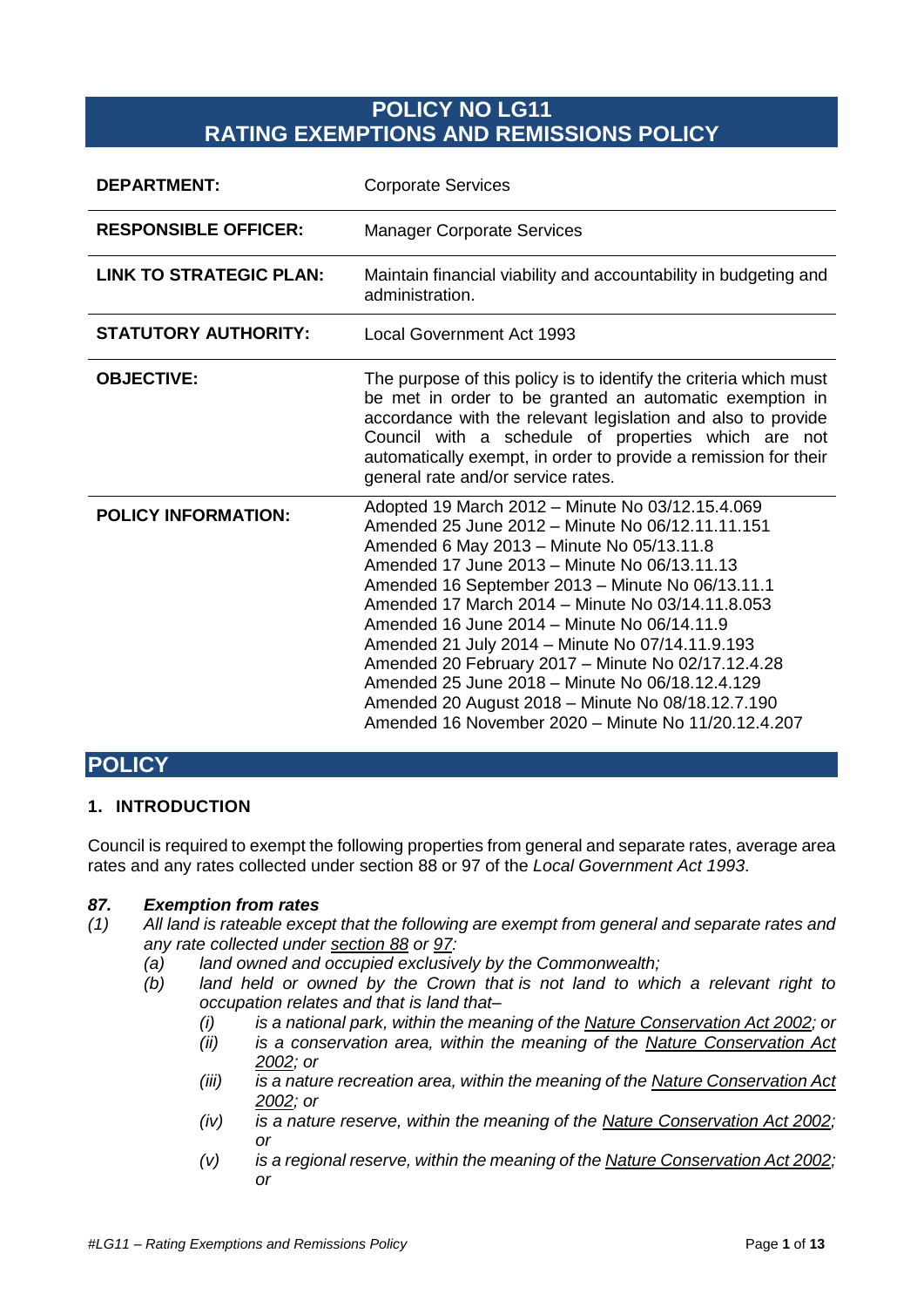- *(vi) is a State reserve, within the meaning of the [Nature Conservation Act 2002;](http://www.thelaw.tas.gov.au/tocview/index.w3p;cond=;doc_id=63%2B%2B2002%2BGS1%2FEN%2B20090818000000;histon=;prompt=;rec=;term=) or*
- *(vii) is a game reserve, within the meaning of the [Nature Conservation Act 2002;](http://www.thelaw.tas.gov.au/tocview/index.w3p;cond=;doc_id=63%2B%2B2002%2BGS1%2FEN%2B20090818000000;histon=;prompt=;rec=;term=) or*
- *(viii) (ix) is a public reserve, within the meaning of the [Crown Lands Act 1976;](http://www.thelaw.tas.gov.au/tocview/index.w3p;cond=;doc_id=28%2B%2B1976%2BGS1%2FEN%2B20090818000000;histon=;prompt=;rec=;term=) or*
- *(x) is a public park used for recreational purposes and for which free public access is normally provided; or*
- *(xi) is a road, within the meaning of the [Roads and Jetties Act 1935;](http://www.thelaw.tas.gov.au/tocview/index.w3p;cond=;doc_id=82%2B%2B1935%2BGS1%2FEN%2B20090818000000;histon=;prompt=;rec=;term=) or*
- *(xii) is a way, within the meaning of the [Local Government \(Highways\) Act 1982;](http://www.thelaw.tas.gov.au/tocview/index.w3p;cond=;doc_id=57%2B%2B1982%2BGS1%2FEN%2B20090818000000;histon=;prompt=;rec=;term=) or*
- *(xiii) is a marine facility, within the meaning of the [Marine and Safety Authority Act](http://www.thelaw.tas.gov.au/tocview/index.w3p;cond=;doc_id=15%2B%2B1997%2BGS1%2FEN%2B20090818000000;histon=;prompt=;rec=;term=)  [1997;](http://www.thelaw.tas.gov.au/tocview/index.w3p;cond=;doc_id=15%2B%2B1997%2BGS1%2FEN%2B20090818000000;histon=;prompt=;rec=;term=) or*
- *(xiv) supports a running line and siding within the meaning of the [Rail Safety](http://www.thelaw.tas.gov.au/tocview/index.w3p;cond=;doc_id=24%2B%2B1997%2BGS1%2FEN%2B20090818000000;histon=;prompt=;rec=;term=)  [National Law \(Tasmania\) act 2012;](http://www.thelaw.tas.gov.au/tocview/index.w3p;cond=;doc_id=24%2B%2B1997%2BGS1%2FEN%2B20090818000000;histon=;prompt=;rec=;term=)*
- *(ba) land, held or owned by the Crown, that is seabed –*
	- *(i) on land to which relates a lease granted and in force under Part 4 of the Marine Farming Planning Act 1995; or*
	- *(ii) on land, if no lease (other than a lease referred to in subparagraph (i)) or licence, has been granted by the Crown in relation to the land and is in force or*
- *(c) land owned by the Hydro-Electric Corporation or land owned by a subsidiary, within the meaning of th[e Government Business Enterprises Act 1995,](http://www.thelaw.tas.gov.au/tocview/index.w3p;cond=;doc_id=22%2B%2B1995%2BGS1%2FEN%2B20090818000000;histon=;prompt=;rec=;term=) of the Hydro-Electric Corporation on which assets or operations relating to electricity infrastructure, within the meaning of the [Hydro-Electric Corporation Act 1995,](http://www.thelaw.tas.gov.au/tocview/index.w3p;cond=;doc_id=57%2B%2B1995%2BGS1%2FEN%2B20090818000000;histon=;prompt=;rec=;term=) other than wind-power developments, are located;*
- *(d) land or part of land owned and occupied exclusively for charitable purposes;*
	- *(da) Aboriginal land, within the meaning of the [Aboriginal Lands Act 1995,](http://www.thelaw.tas.gov.au/tocview/index.w3p;cond=;doc_id=98%2B%2B1995%2BGS1%2FEN%2B20090818000000;histon=;prompt=;rec=;term=) which is used principally for Aboriginal cultural purposes;*
- *(e) land or part of land owned and occupied exclusively by a council.*

### *Criteria for exemptions under Section 87 (d)*

Section 87 (d) of the *Local Government Act 1993* provides for exemption of the General Rate and Fire Levy for land or part of land owned and occupied exclusively for charitable purposes.

**1.1** In determining if a property is eligible for an exemption the following two (2) criteria must be met:

### **1.1.1 IS THE OWNER A CHARITABLE ORGANISATION?**

In order to determine the charitable status of an organisation Council will use the information provided by the Australian Business Register at [http://www.abr.business.gov.au](http://www.abr.business.gov.au/)

Owners must be listed as one of the following charity types:

- Charitable Fund:
- Charitable Institution:
- Public Benevolent Institution (PBI):
- Health Promotion Charity (HPC).

#### **1.1.2 IS THE OWNER USING THE PROPERTY EXCLUSIVELY FOR CHARITABLE PURPOSES?**

The property should not be able to be used for non-charitable, commercial or for-profit activities in addition to charitable services.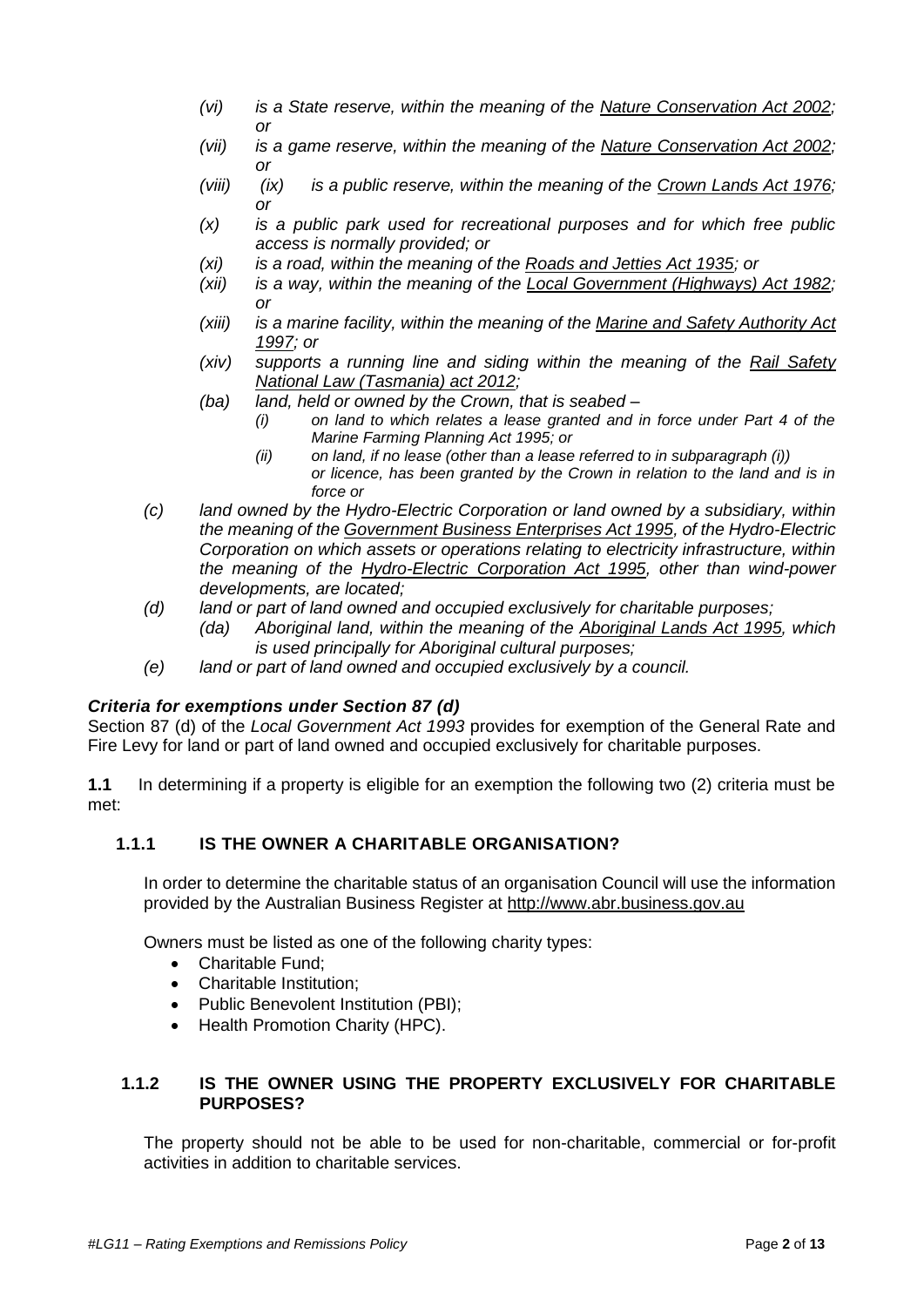Examples of charitable activities include:

- Relief of poverty;
- Relief of needs of the aged;
- Relief of sickness or distress:
- The advancement of religion:
- The advancement of education;
- Provision of child care services on a non-profit basis; and
- Other purposes beneficial to the community.

Examples of non-charitable activities include:

- Private halls or halls that are leased or hired out;
- Residential properties and manses owned by Religious institutions even when occupied by a minister;
- Commercial activities that support other charitable work.

#### **2. DISCRETIONARY REMISSIONS**

Organisations which are not eligible for an exemption under Section 87 (d) of the *Local Government Act 1993*, may apply to Council for a rates remission.

Council will provide a remission of the General Rate to those ratepayers that are:

- Charitable organisations that would otherwise be eligible for an exemption, except that they are the ratepayer/occupier of the property and not the owner.
- Religious institutions that own residential properties that are occupied solely by the Church Minister and his/her family.
- A cemetery that is owned by a religious institution.
- A Church where the owners are not eligible for a remission as they are not registered as a charitable organisation, only if the organisation or owner is not-for-profit.
- Any other property which Council believes offers a benefit to the community \*.

Where a charitable organisation would otherwise be eligible for an exemption, except that they conduct commercial activities or a mix of activities on the property, however the organisation is operating overall as not-for-profit and all funds raised will contribute to their charitable purpose (that has been endorsed by the ATO). An organisation would need to demonstrate that there is a benefit<sup>\*</sup> to the Break O'Day community. Where the charitable purpose is provided solely outside the municipality the organisation would not be eligible for a remission.

*\* Benefit to the community would include activities such as health promotion, advancement of education, relief of poverty, relief of needs for the aged, relief of sickness or distress or the advancement of religion. This needs to be assessed in the context of what has already been assessed as charitable by the Australia Taxation Office*.

**Appendix A** lists properties which are currently eligible to receive a discretionary remission. Properties which receive a discretionary remission from the General Rate shall be liable for the Fire Levy and applicable service rates and charges.

#### **3. CHURCH REMISSIONS – SERVICE CHARGES**

In addition to exemptions and/or remission provided in relation to the General Rate, Council will also offer Churches a remission of 50% of the applicable service rates.

#### *ELIGIBILITY*

It is intended that this policy apply to churches owned by religious, not-for-profit or charitable organisations; that are: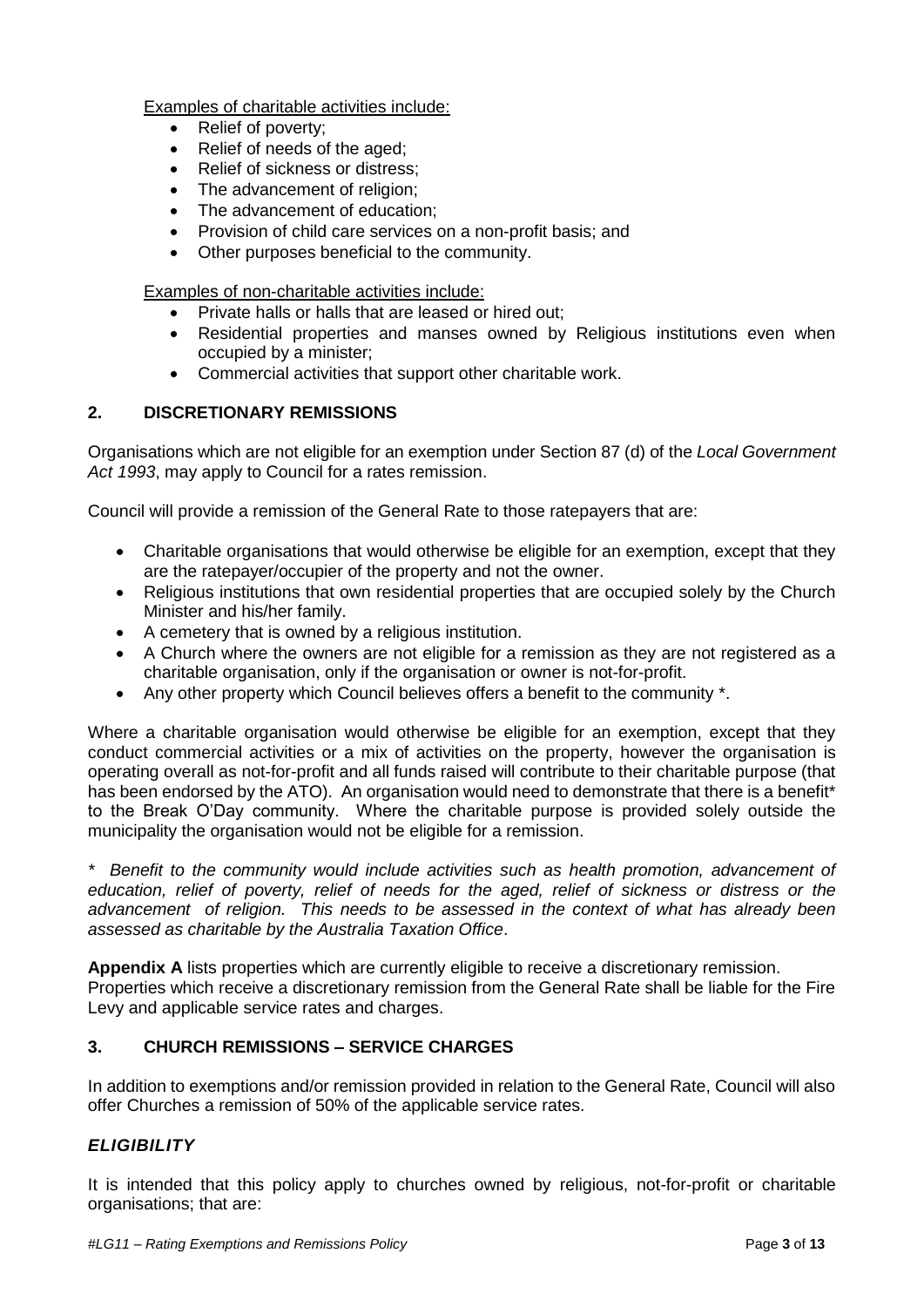- Used exclusively as a place of worship; or
- Consecrated burial place; and
- Are eligible for an exemption and/or remission under this policy for the General Rate.

**Appendix B** lists properties which are eligible for a remission in accordance with this section.

### **4. WINIFRED CURTIS – SERVICE CHARGES**

The Winifred Curtis reserve is land at Scamander which is held in trust for use by the general public as a public reserve. The trustees make no profit from this land.

It is shown in **Appendix C** for a remission of the service charges and fire levy. It is already shown in **Appendix A** for a remission of the general rate.

### **5. WASTE MANAGEMENT CHARGES – CEMETERIES**

**Appendix D** details remission of the standard waste management fees for cemeteries. These are not included in **Appendix B** as that section deals only with churches.

#### **6. PARTIAL REMISSION FOR BOATSHEDS, JETTIES, BOAT RAMPS & SLIPWAYS & CSIRO WEATHER STATIONS**

**Appendix E** details remissions for properties which are identified as boatsheds, jetties, boat ramps or slipways. The remission for these shall be an amount equal to 75% of the total general rate levied for the property.

#### **7. EXEMPT PROPERTIES**

Appendix F details exemptions for properties that are covered by a Council decision or under a specific Act other than the *Local Government Act 1993.*

#### **8. REMISSIONS OF RATES – INTEREST AND PENALTY CHARGES**

That upon written application from a ratepayer for a remission of rates - interest and/or penalty charges the remission is only to be granted where it is in the best interest of Council for the remission to be granted.

The circumstances under which Council will remit penalties and/or interest applied to the property due to late payment of rates, unless Council has a legal obligation to do so, will be due to an error on the part of Council or that the property owner has advised Council of a change of circumstances prior to rating and that Council has not acted on the basis of that advice, or other circumstances at the discretion of the General Manager.

The maximum remission approved by the General Manager shall not exceed \$150.00 per property, per financial year without reference to Council and this delegation may be used for rates and/or charges other than penalties and interest charges.

All applications for remission of rates - interest and/or penalty charges shall be considered by the General Manager in accordance with the delegated authority granted by Council.

If a request does not accord with Council's policy the ratepayer shall be informed in writing that their request has not been approved and the reasons why it has been refused. Any request over \$150.00 will be referred to Council for decision.9. Additions to the above schedules can be made upon receipt of a written request from the owner/ratepayer which will be taken to Council for a decision.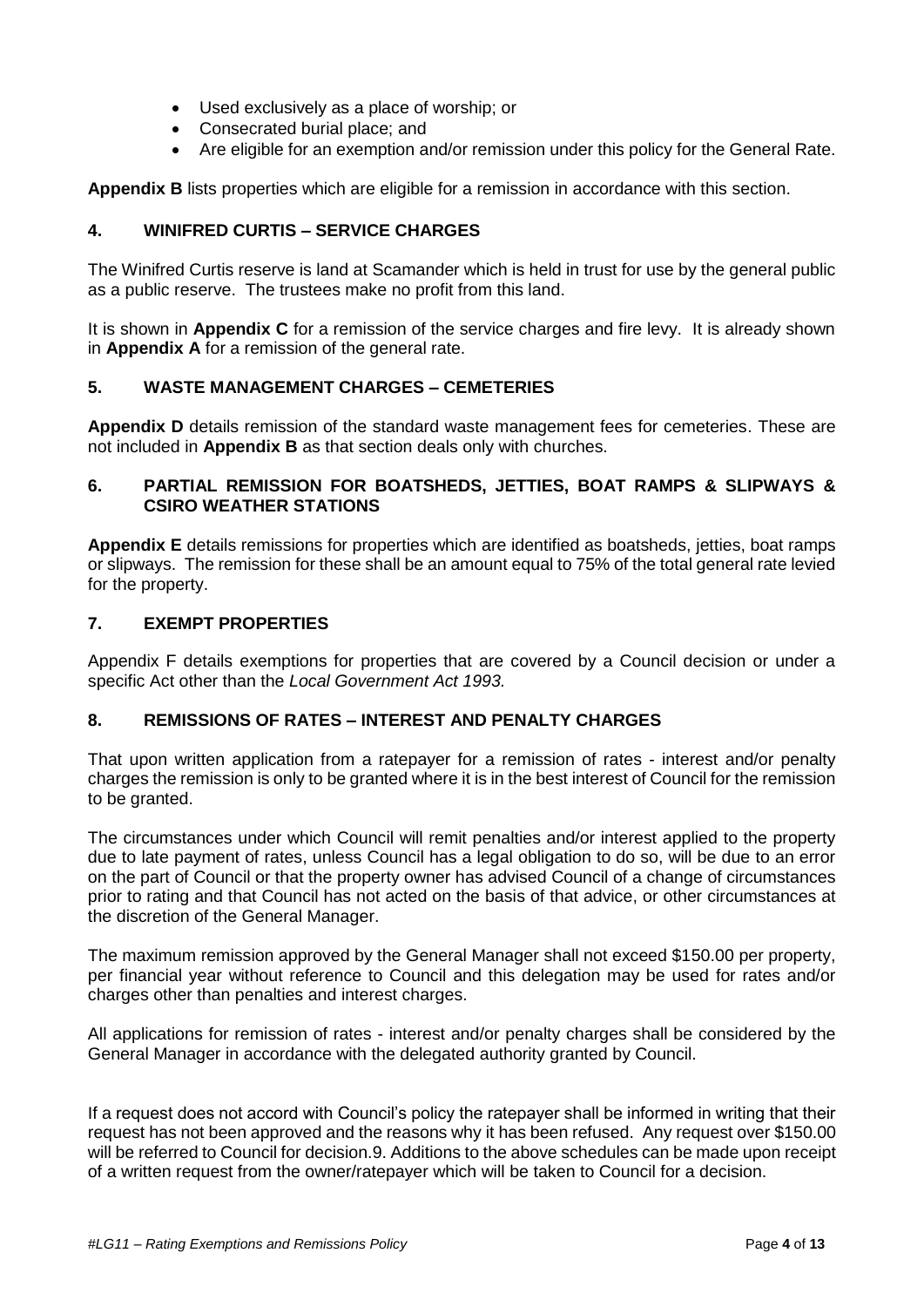### **10. MONITORING AND REVIEW**

This Policy will be reviewed every three (3) years in line with the Council's Policy Framework or earlier in the event of major changes to legislation or related policies, procedures or if deemed necessary by the General Manager.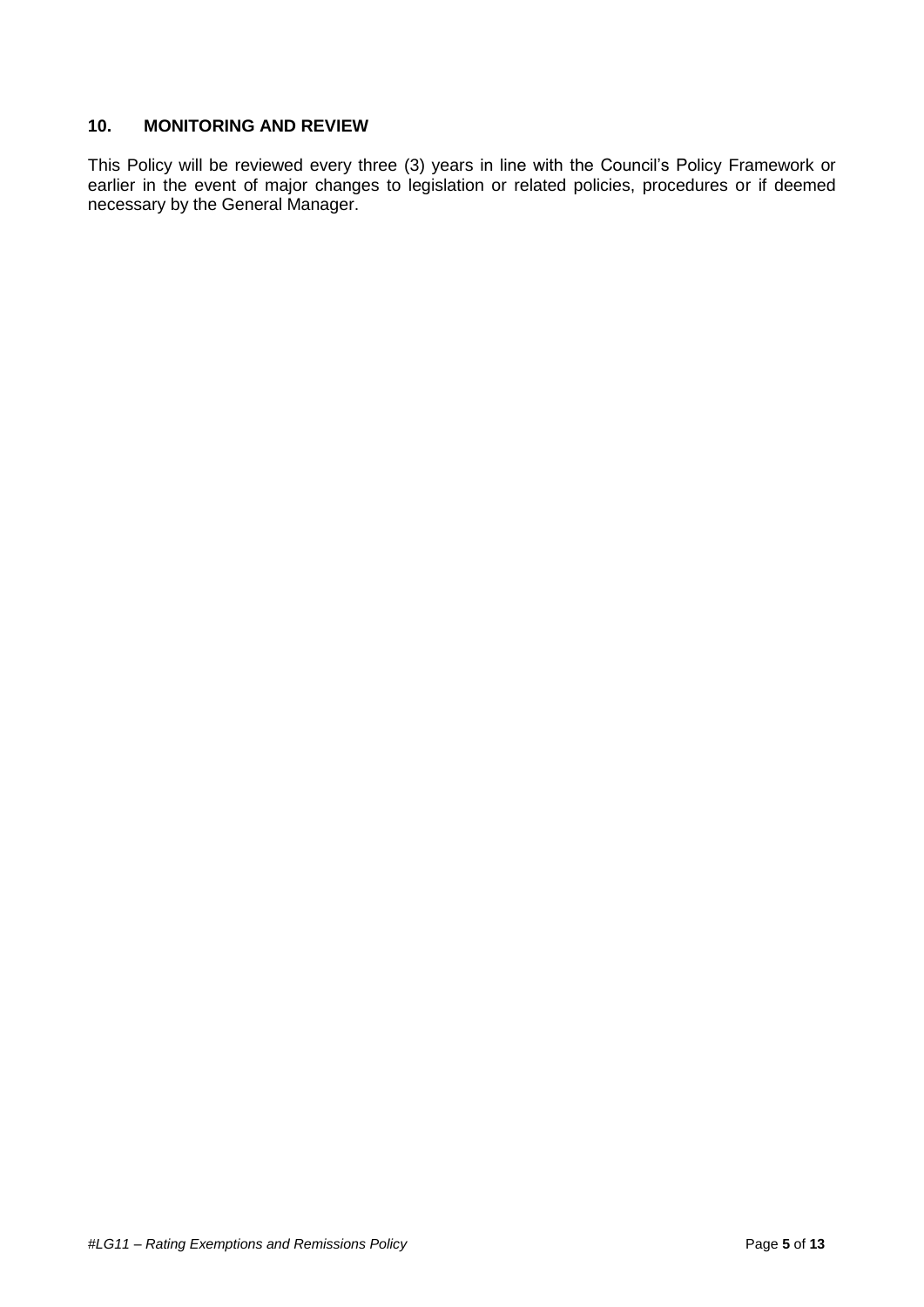### **APPENDIX A**

Properties which are currently listed to receive a discretionary remission, this list will be taken to Council for endorsement on an annual basis. Additions to this schedule can be made throughout the year upon receipt of a written request from the ratepayer/owner and subsequent approval by Council.

| <b>PID</b> | <b>Address</b>                   | Owner                                                                                           | <b>Improvements</b>            |
|------------|----------------------------------|-------------------------------------------------------------------------------------------------|--------------------------------|
| 2993368    | 76 Main Street, St Marys         | Roman Catholic Church Trust Corporation                                                         | Church & Rectory               |
| 6412006    | Seymour Street, Fingal           | Uniting Church of Australia                                                                     | Church & Hall                  |
| sold       |                                  |                                                                                                 |                                |
| 6793742    | 58 Cecilia Street, St Helens     | The Trustees of the Dioceses of Tasmania                                                        | Church, House & Hall           |
| 7154686    | 54 Cecilia Street, St Helens     | St Helens Christian Fellowship                                                                  | Church & House                 |
| 2543148    | Tasman Highway, Goshen           | Scout Association of Australia                                                                  | Hall                           |
| 6789559    | St Helens Point Road, St Helens  | <b>St Helens Sea Scout Group</b>                                                                | <b>Shed</b>                    |
| 6794008    | 25 Circassian Street, St Helens  | DPIPWE (Ratepayer - Dpt. of Family & Children Services) (not<br>charitable) Neighbourhood House | <b>Community Centre</b>        |
| 1959889    | 19 Circassian Street, St Helens  | Medea Park Association Incorporated                                                             | <b>Nursing Home</b>            |
| 6794737    | Viney Court, St Helens           | Medea Park Association Incorporated                                                             | 12 Units                       |
| 7445184    | 11 Circassian Street, St Helens  | Medea Park Association Incorporated                                                             | House                          |
| 7435744    | 1 Viney Court, St Helens         | Medea Park Association Incorporated                                                             | 'Doyle' House                  |
| 7378524    | 23268 Tasman Highway, Scamander  | T McManus, D Walter, W Buza, A M Buchanan, Others                                               | <b>Winifred Curtis Reserve</b> |
| 6409122    | LOT 33 Tasman Highway, Scamander | T McManus, D Walter, W Buza, A M Buchanan, Others                                               | <b>Winifred Curtis Reserve</b> |
| 6399593    | Alexander Street, Cornwall       | Cornwall Community Development Group Inc.                                                       | Hall                           |
| 6805467    | 165 Lottah Road, Goulds Country  | Chapple, A Johnson, B Smith                                                                     | Church                         |
| 6791755    | 138 Argonaut Road, St Helens     | The Girl Guides Association (Tasmania)                                                          | Clubrooms                      |
| 6412049    | 3 Short Street, Fingal           | <b>Fingal District Progress Committee Inc.</b>                                                  | <b>Community Building</b>      |

Properties which receive a discretionary remission from the General Rate shall be liable for the Fire Levy and applicable service rates and charges.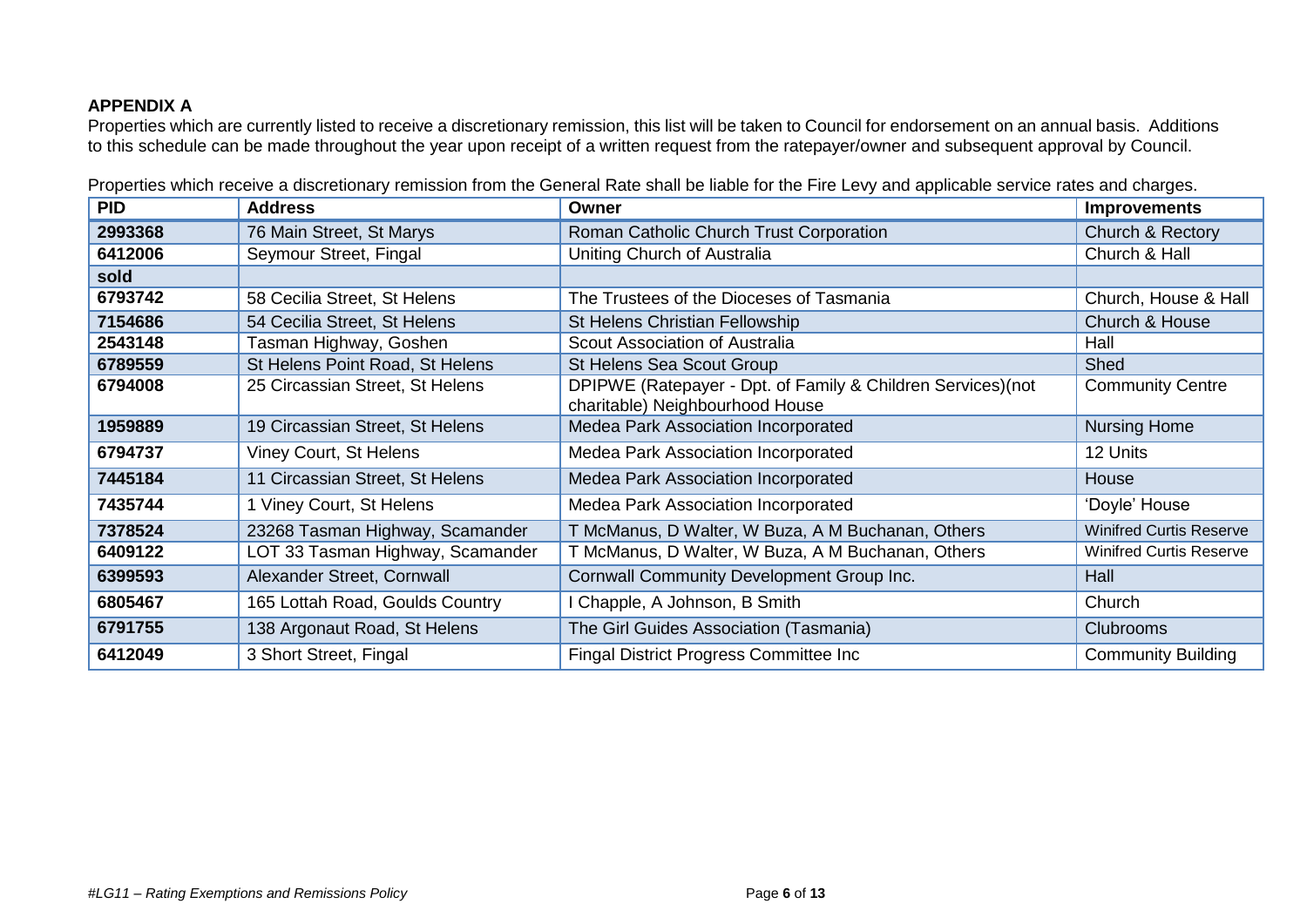### **APPENDIX A**

Properties which are currently listed to receive a discretionary remission, this list will be taken to Council for endorsement on an annual basis. Additions to this schedule can be made throughout the year upon receipt of a written request from the ratepayer/owner and subsequent approval by Council.

Properties which receive a discretionary remission from the General Rate shall be liable for the Fire Levy and applicable service rates and charges.

| <b>PID</b> | <b>Address</b>                | Owner             | <b>Improvements</b>     |
|------------|-------------------------------|-------------------|-------------------------|
| 6807809    | 414 Gardens Road, The Gardens | Surf Angling Club | Shed                    |
| 9867769    | German Town Road, St Marys    | <b>BOD FM</b>     | Communications<br>Tower |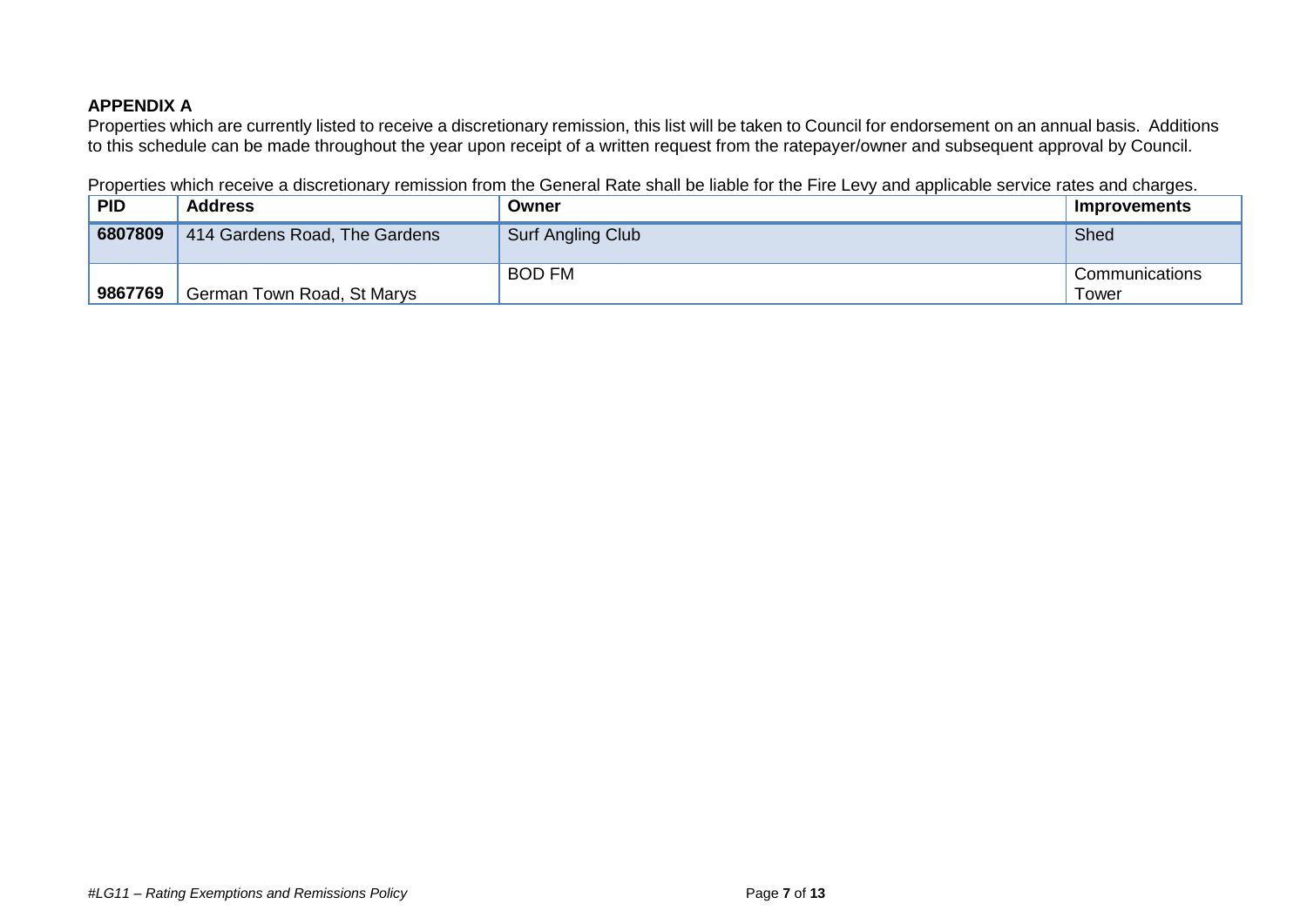#### **APPENDIX B**

In addition to exemptions and/or remission provided in relation to the General Rate, Council will also offer Churches a remission of 50% of the applicable service rates.

| <b>PID</b> | <b>Address</b>                    | Owner                                    |
|------------|-----------------------------------|------------------------------------------|
| sold       |                                   |                                          |
| 6404751    | 13 Main Street, St Marys          | The Trustees of The Dioceses of Tasmania |
| 6414634    | 4 Dunn Street, Mathinna           | The Trustees of The Dioceses of Tasmania |
| 6793742    | 58 Cecilia Street, St Helens      | The Trustees of The Dioceses of Tasmania |
| 6806961    | 28057 Tasman Highway, Pyengana    | The Trustees of The Dioceses of Tasmania |
| 2993368    | Main Street, St Marys             | Roman Catholic Church Trust Corporation  |
| 6412890    | Victoria Street, Fingal           | Roman Catholic Church Trust Corporation  |
| 6413463    | 26 Elizabeth Street, Mangana      | Roman Catholic Church Trust Corporation  |
| 6793558    | 79 Cecilia Street, St Helens      | Roman Catholic Church Trust Corporation  |
| 6412006    | Seymour Street, Fingal            | Uniting Church of Australia              |
| 6795369    | 60 Quail Street, St Helens        | Uniting Church of Australia              |
| 6805467    | 165 Lottah Road, Goshen to Lottah | Chapple I, Johnson A, Smith B            |
| 6805635    | 320 Lottah Road, Goulds Country   | Union Church Goulds Country Inc          |
| 7154686    | 54 Cecilia Street, St Helens      | St Helens Christian Fellowship           |
| 7320752    | 23 Steel Street, Scamander        | Jehovahs Witnesses                       |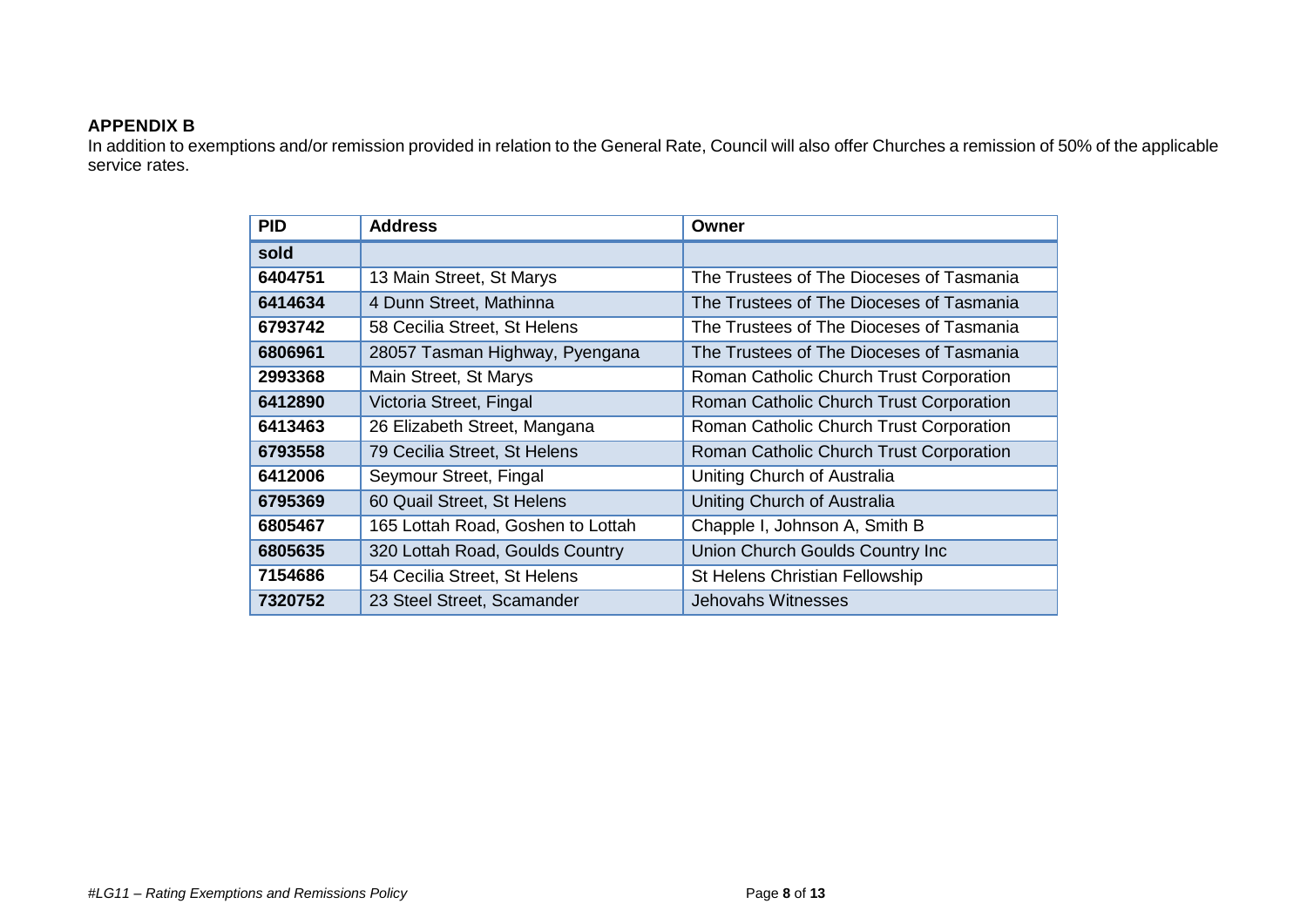### **APPENDIX C**

The Winifred Curtis reserve is land at Scamander which is held in trust for use by the general public as a public reserve. The trustees make no profit from this land.

It is shown in Appendix C for a remission of the service charges and fire levy. It is already shown in Appendix A for a remission of the general rate.

| <b>PID</b> | <b>Address</b>                   | Owner                                             |
|------------|----------------------------------|---------------------------------------------------|
| 7378524    | 23268 Tasman Highway, Scamander  | T McManus, D Walter, W Buza, A M Buchanan, Others |
| 6409122    | LOT 33 Tasman Highway, Scamander | T McManus, D Walter, W Buza, A M Buchanan, Others |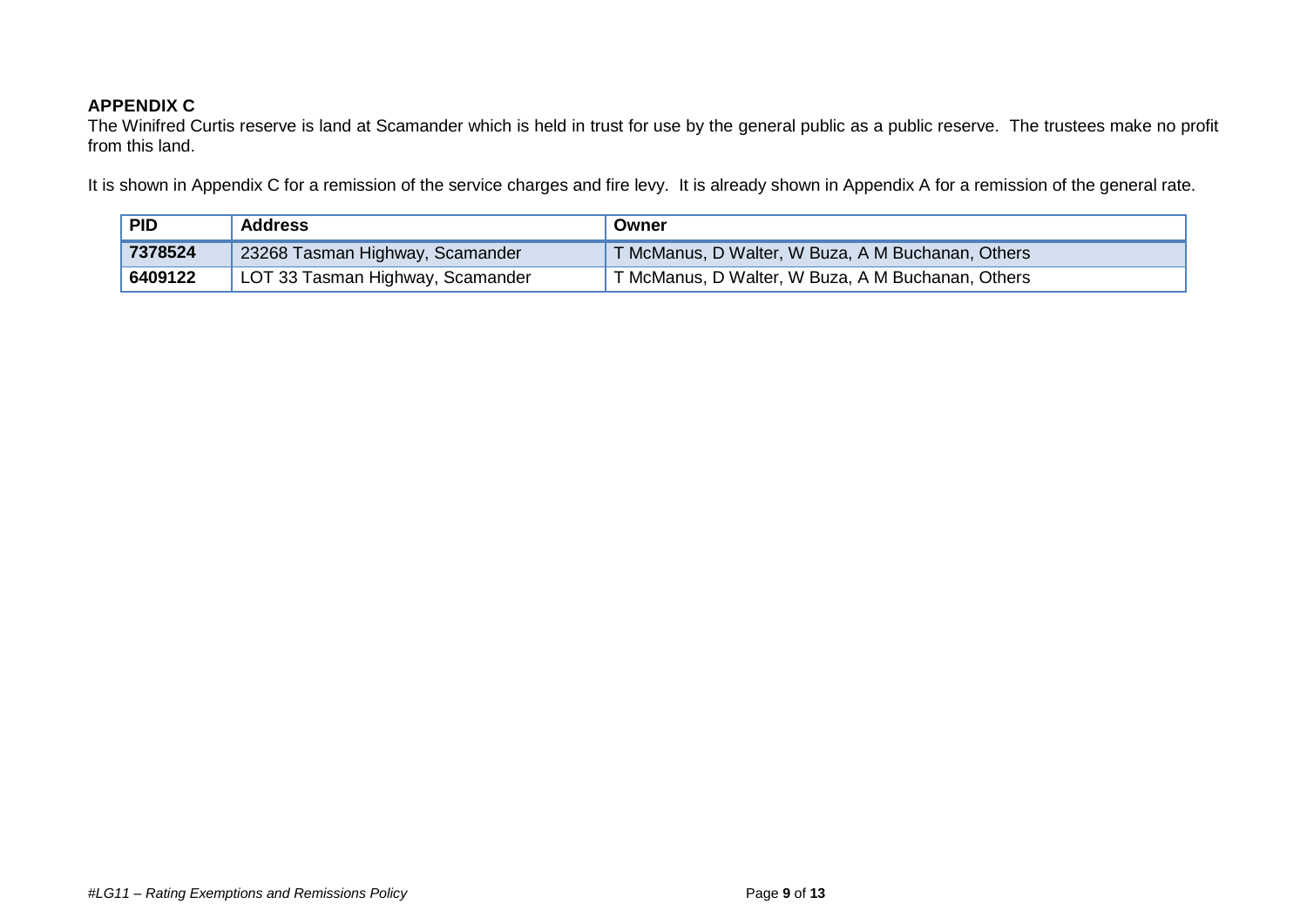### **APPENDIX D**

This section details remissions of the standard waste management fees for cemeteries. These are not included in Appendix B as that section deals only with churches.

| <b>PID</b><br><b>Address</b> |                              | <b>Owner/Ratepayer</b>                   |  |
|------------------------------|------------------------------|------------------------------------------|--|
| 6411935                      | Seymour Street, Fingal       | Roman Catholic Church Trust Corporation  |  |
| 6408381                      | 6904 Esk Main Road, St Marys | Roman Catholic Church Trust Corporation  |  |
| 6411521                      | Legge Street, Fingal         | The Trustees of the Dioceses of Tasmania |  |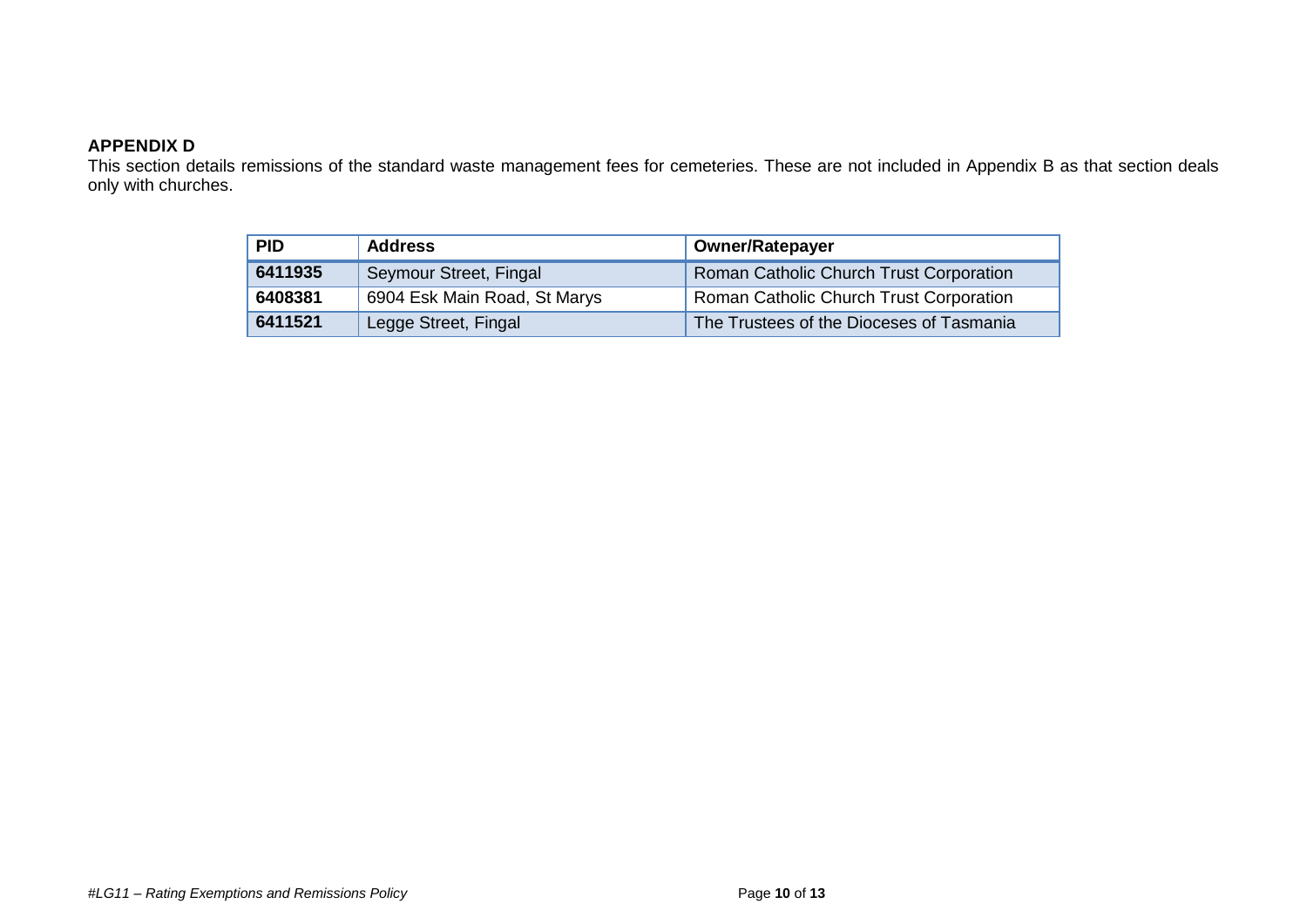### **APPENDIX E**

This section details remissions for properties which are identified as boatsheds, jetties, boat ramps, slipways. The remission for these shall be an amount equal to 75% of the total general rate levied for the property.

| <b>PID</b> | <b>Address</b>                      | <b>PID</b> | <b>Address</b>                    |
|------------|-------------------------------------|------------|-----------------------------------|
| 3332924    | Melaleuca Street Street, Ansons Bay | 1531524    | Ansons Bay Foreshore, Ansons Bay  |
| 2869711    | Acacia Drive, Ansons Bay            | 2590745    | Ansons Bay Foreshore, Ansons Bay  |
| 2869826    | Acacia Drive, Ansons Bay            | 1745194    | Lyne Court, Four Mile Creek       |
| 6407071    | Tasman Highway, Four Mile Creek     | 6808182    | Honeymoon Point Road, The Gardens |
| 2856048    | Acacia Drive, Ansons Bay            | 2861832    | Melaleuca Street, Ansons Bay      |
| 2856056    | Melaleuca Street, Ansons Bay        | 2861867    | Acacia Drive, Ansons Bay          |
| 2856064    | Acacia Drive, Ansons Bay            | 2861875    | Casuarina Lane, Ansons Bay        |
| 2856072    | Acacia Drive, Ansons Bay            | 2861891    | Acacia Drive, Ansons Bay          |
| 6797890    | Main Road, Binalong Bay             | 2864363    | Acacia Drive, Ansons Bay          |
| 7255647    | Barrack Street, Akaroa              | 2864371    | Boobyalla Drive, Ansons Bay       |
| 6801677    | Ansons Bay Foreshore, Ansons Bay    | 2895653    | Boobyalla Drive, Ansons Bay       |
| 2820408    | Melaleuca Street, Ansons Bay        | 2902809    | Melaleuca Street, Ansons Bay      |
| 1575877    | Gardens Road, The Gardens           | 2903115    | Melaleuca Street, Ansons Bay      |
| 3520765    | Blue Gum Drive, Ansons Bay          | 3495352    | Blue Gum Drive, Ansons Bay        |
| 7154950    | Simeon Place, Akaroa                | 6407602    | Lyne Court, Four Mile Creek       |
| 3046397    | Boobyalla Drive, Ansons Bay         | 6407661    | Tasman Highway, Four Mile Creek   |
| 3046418    | Boobyalla Drive, Ansons Bay         | 6790699    | St Helens Point Road, St Helens   |
| 6780175    | Tasman Highway, St Helens           | 3489526    | North Ansons Road, Ansons Bay     |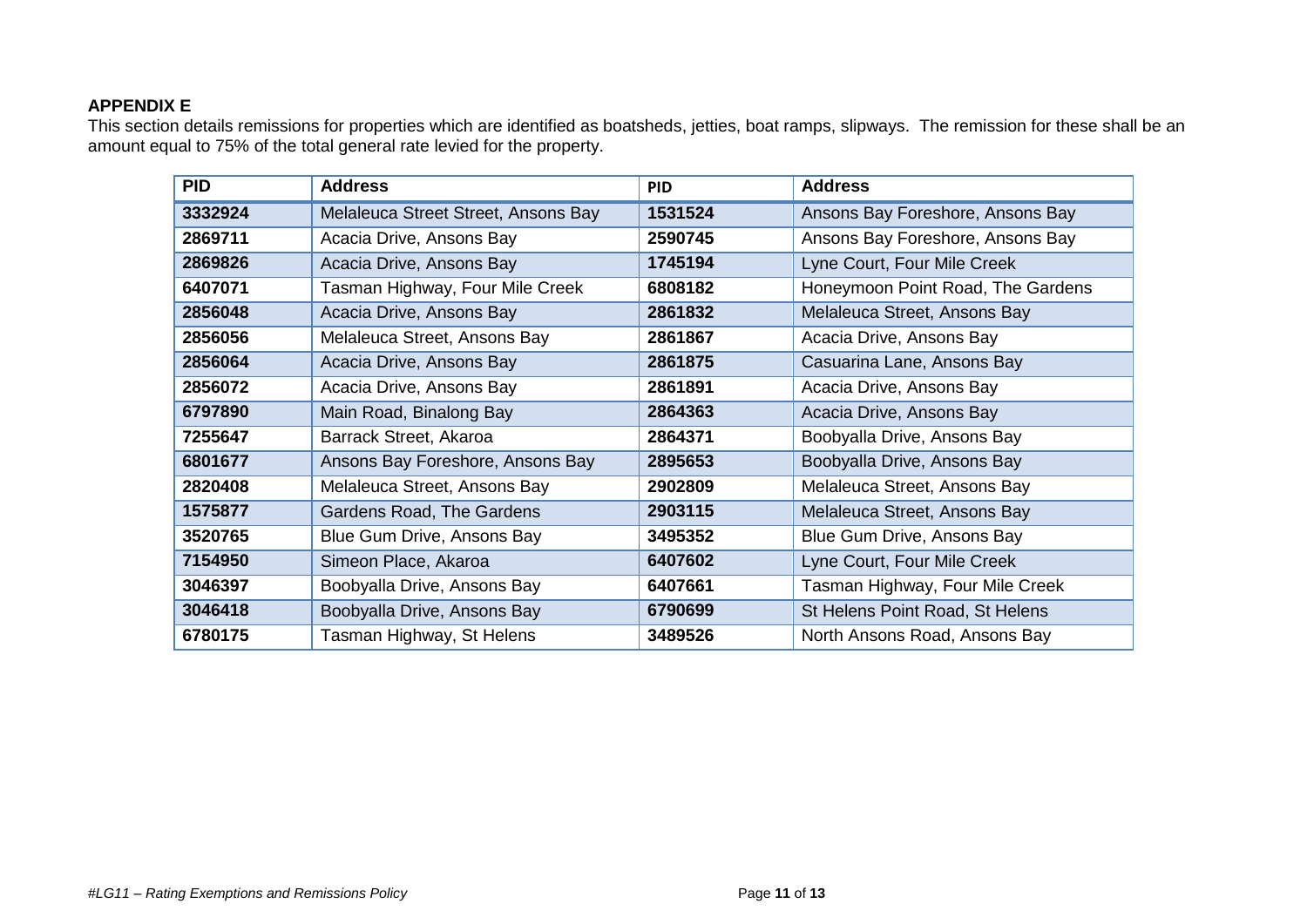## **APPENDIX F**

This section details exemptions for properties that are covered by a Council decision or under a specific Act other than the *Local Government Act 1993.*

| <b>PID</b> | <b>Address</b>                      | <b>Exemption</b>        | <b>Name</b>              | <b>Reason for Exemption</b>                |
|------------|-------------------------------------|-------------------------|--------------------------|--------------------------------------------|
| 2952769    | Mathinna Plains Road, Mathinna      | All rates               | <b>CSIRO</b>             | Science & Industry Research Act 1949 (s53) |
| 2952371    | Esk Main Road, Fingal               | All rates               | <b>CSIRO</b>             | Science & Industry Research Act 1949 (s53) |
| 2952486    | Tower Hill Road, Mangana            | All rates               | <b>CSIRO</b>             | Science & Industry Research Act 1949 (s53) |
| 2952363    | Mathinna Plains Road, Mathinna      | All rates               | <b>CSIRO</b>             | Science & Industry Research Act 1949 (s53) |
| 3385380.02 | Evercreech Road, Mathinna           | Waste & Fire Levy       | <b>THETRO1L</b>          | Council Minute No.06/16.12.5.146           |
| 3385399.02 | Evercreech Road, Mathinna           | Waste & Fire Levy       | THETRO1L                 | Council Minute No.06/16.12.5.146           |
| 3384652.04 | Mathinna Plains Road, Mathinna      | Waste & Fire Levy       | <b>THETRO1L</b>          | Council Minute No.06/16.12.5.146           |
| 3385348.03 | Mathinna Plains Road, Mathinna      | Waste & Fire Levy       | THETRO1L                 | Council Minute No.06/16.12.5.146           |
| 3384230.02 | Peters Road, Goulds Country         | Waste & Fire Levy       | <b>THETRO1L</b>          | Council Minute No.06/16.12.5.146           |
| 3384302.02 | Peters Road, Goulds Country         | Waste & Fire Levy       | THETRO1L                 | Council Minute No.06/16.12.5.146           |
| 3384310.02 | Peters Road, Goulds Country         | Waste & Fire Levy       | <b>THETRO1L</b>          | Council Minute No.06/16.12.5.146           |
| 3384329.02 | Peters Road, Goulds Country         | Waste & Fire Levy       | THETRO1L                 | Council Minute No.06/16.12.5.146           |
| 3385241.04 | Peters Road, Goulds Country         | Waste & Fire Levy       | <b>THETRO1L</b>          | Council Minute No.06/16.12.5.146           |
| 3385030.02 | Tasman Highway, Weldborough         | Waste & Fire Levy       | THETRO1L                 | Council Minute No.06/16.12.5.146           |
| 3384265.02 | Terrys Hill Road, Goshen            | Waste & Fire Levy       | <b>THETRO1L</b>          | Council Minute No.06/16.12.5.146           |
| 3383799.02 | Tower Hill Road, Mangana            | Waste & Fire Levy       | THETRO1L                 | Council Minute No.06/16.12.5.146           |
| 3386332.02 | Tower Hill Road, Mangana            | Waste & Fire Levy       | <b>THETRO1L</b>          | Council Minute No.06/16.12.5.146           |
| 3385890.04 | Mathinna Plains Road, Mathinna      | Waste & Fire Levy       | THETRO1L                 | Council Minute No.06/16.12.5.146           |
| 3385540.02 | Eastern Creek Road, Upper Scamander | Waste & Fire Levy       | <b>THETRO1L</b>          | Council Minute No.06/16.12.5.146           |
| 3384054.02 | Peters Road, Goulds Country         | Waste & Fire Levy       | <b>THETRO1L</b>          | Council Minute No.06/16.12.5.146           |
| 3385110.02 | Mount Paris Dam Road, Weldborough   | Waste & Fire Levy       | <b>THETRO1L</b>          | Council Minute No.06/16.12.5.146           |
| 3386367.02 | Tower Hill Road, Mangana            | Waste & Fire Levy       | <b>THETRO1L</b>          | Council Minute No.06/16.12.5.146           |
| 3078698    | 1/41-43 Beaulieu Street, St Helens  | <b>Waste Collection</b> | <b>Private Ownership</b> | Council Minute No. 12/16.12.6.276          |
| 3078700    | 2/41-43 Beaulieu Street, St Helens  | <b>Waste Collection</b> | Private Ownership        | Council Minute No. 12/16.12.6.276          |
| 3078719    | 3/41-43 Beaulieu Street, St Helens  | <b>Waste Collection</b> | <b>Private Ownership</b> | Council Minute No. 12/16.12.6.276          |
| 3078727    | 4/41-43 Beaulieu Street, St Helens  | <b>Waste Collection</b> | <b>Private Ownership</b> | Council Minute No. 12/16.12.6.276          |
| 3078735    | 5/41-43 Beaulieu Street, St Helens  | <b>Waste Collection</b> | <b>Private Ownership</b> | Council Minute No. 12/16.12.6.276          |
| 3078743    | 6/41-43 Beaulieu Street, St Helens  | <b>Waste Collection</b> | <b>Private Ownership</b> | Council Minute No. 12/16.12.6.276          |
| 3078751    | 7/41-43 Beaulieu Street, St Helens  | <b>Waste Collection</b> | <b>Private Ownership</b> | Council Minute No. 12/16.12.6.276          |
| 3078778    | 8/41-43 Beaulieu Street, St Helens  | <b>Waste Collection</b> | <b>Private Ownership</b> | Council Minute No. 12/16.12.6.276          |